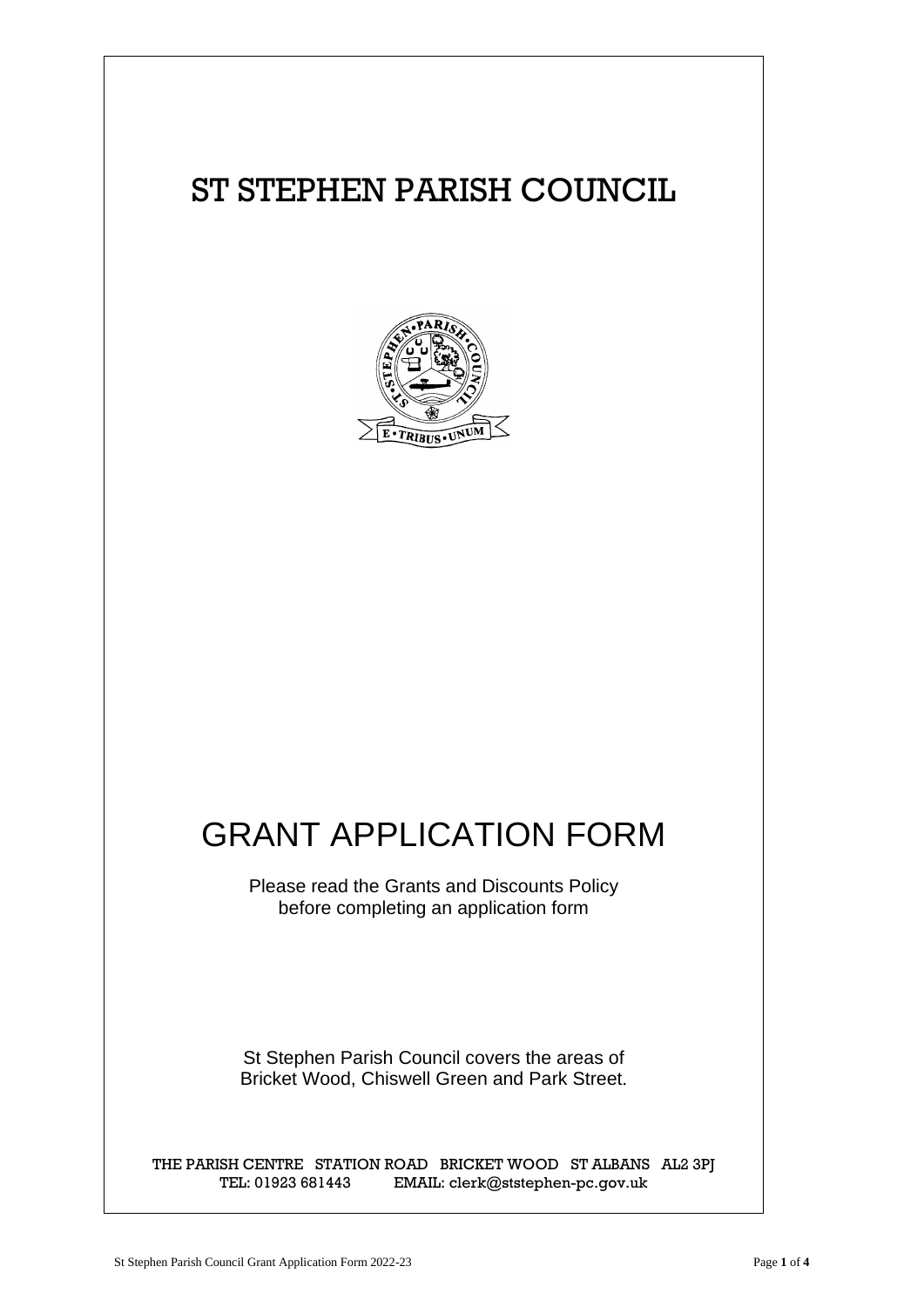#### **GRANT APPLICATION FORM**

| $\overline{1}$ . | Name of organisation and your registered charity number (if applicable)                                    |
|------------------|------------------------------------------------------------------------------------------------------------|
| 2.               | .<br>Name and address of responsible person to be contact regarding this application.<br>Name:<br>Address: |
|                  | <u> 2000 - Jan James James Barbara, martin d</u><br>Tel:                                                   |
| 3.               | Address where activities are based.                                                                        |
| 4.               | What area (community) is served?                                                                           |
| 5.               | Details of the project/initiative and purpose of the grant funding                                         |
| 6.               | Estimate how many people in the Parish will benefit.                                                       |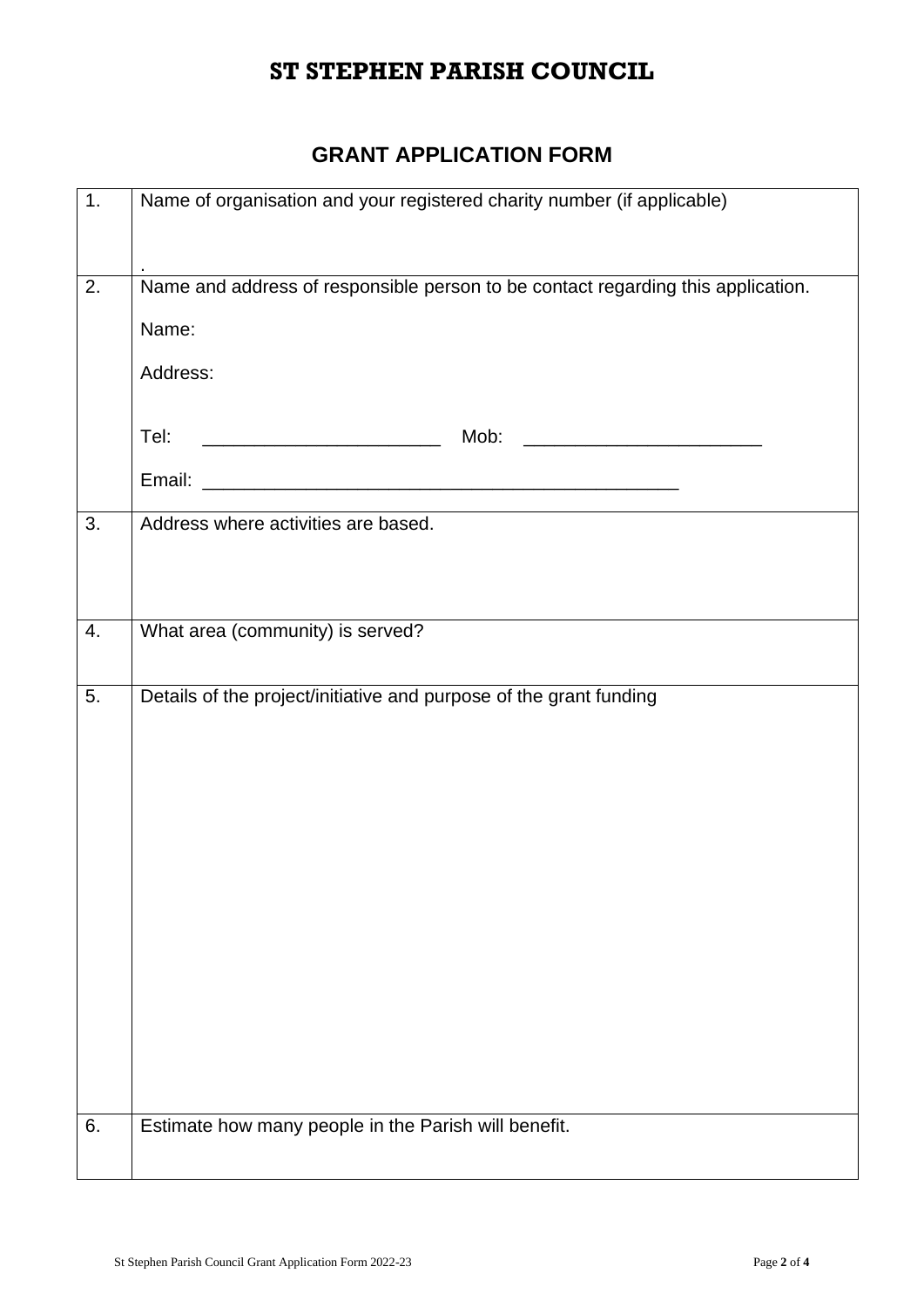| 7.  | How does your organisation/activity benefit the residents of St Stephen Parish?                                                                                                         |
|-----|-----------------------------------------------------------------------------------------------------------------------------------------------------------------------------------------|
| 8.  | Present or proposed charges/ subscription/fees (please attach schedule if available)                                                                                                    |
| 9.  | a) Proposed starting date of project:<br>b) Estimated completion date:                                                                                                                  |
| 10. | Please give details of the cost of the project.<br>Payment receipts to be provided                                                                                                      |
| 11. | Please give details of other grants awarded or applied for.                                                                                                                             |
| 12. | Amount of grant requested from St Stephen Parish Council (max £1000)                                                                                                                    |
| 13. | Details of bank account for BACS transfer if successful (please enclose proof of bank<br>details, letter on headed paper, copy of paying in slip or bank statement)                     |
| 14. | Any other relevant information.                                                                                                                                                         |
| 15. | Please sign to confirm that all the information<br>in this application is correct and that you are<br>authorised to act for the organisation in<br>making this application for a grant. |

St Stephen Parish Council will hold and handle this information in accordance with the General Data Protection Regulations 2018. To view the full Privacy Policy visit the public documents pages at www.ststephenparishcouncil.gov.uk or contact us on 01923 681443 or email [clerk@ststephen-pc.gov.uk](mailto:clerk@ststephen-pc.gov.uk)